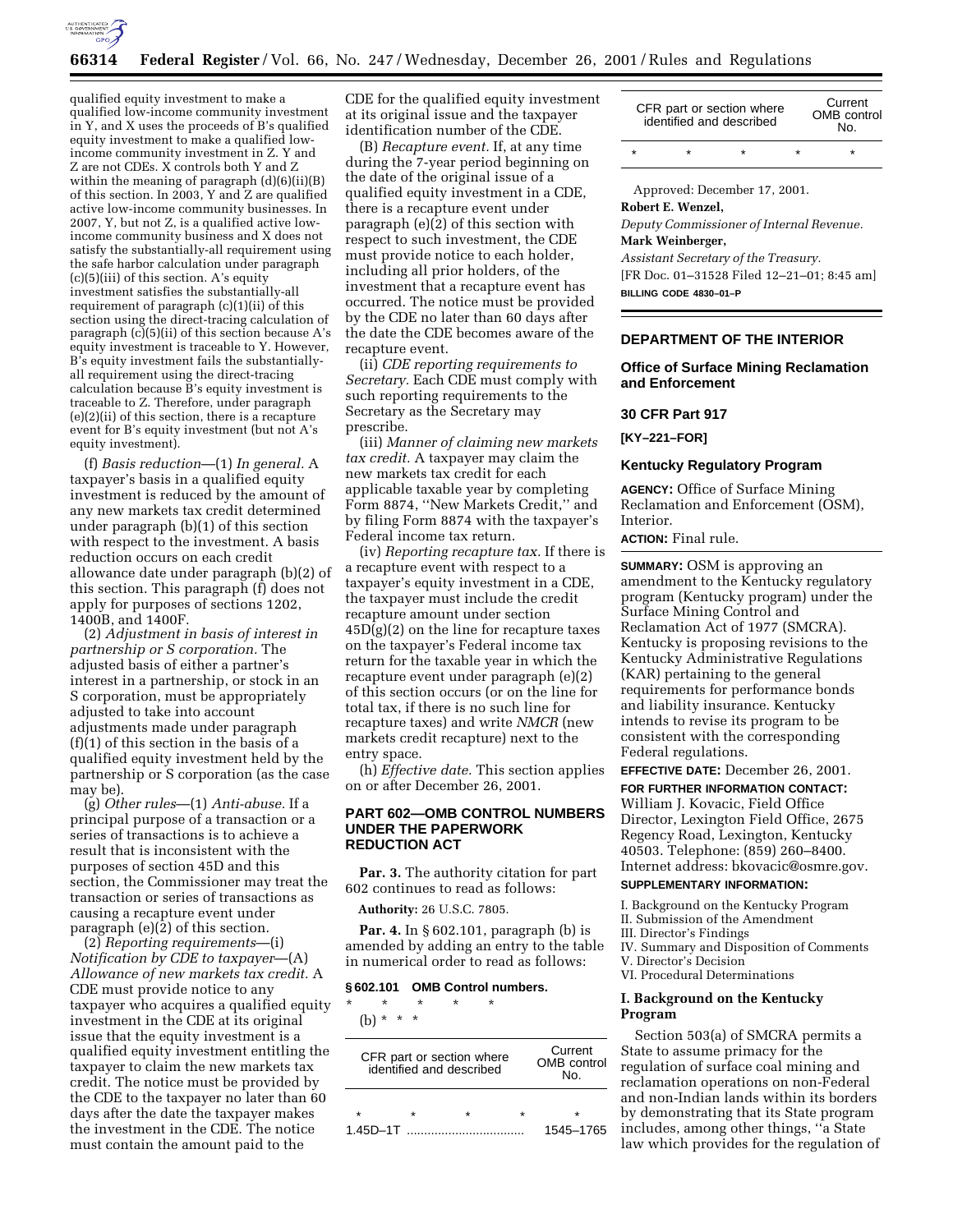surface coal mining and reclamation operations in accordance with the requirements of the SMCRA \* \* \*'' and ''rules and regulations consistent with regulations issued by the Secretary'' pursuant to the SMCRA. See 30 U.S.C.  $1253(a)(1)$  and  $(7)$ . On the basis of these criteria, the Secretary of the Interior conditionally approved the Kentucky program on May 18, 1982. You can find background information on the Kentucky program, including the Secretary's findings, the disposition of comments, and the conditions of approval in the May 18, 1982, **Federal Register** (47 FR 21404). Subsequent actions concerning the Kentucky program and previous amendments are codified at 30 CFR 917.11, 917.13, 917.15, 917.16, and 917.17.

# **II. Submission of the Proposed Amendment**

By letter dated May 4, 1999 (Administrative Record No. KY–1459), Kentucky submitted a proposed amendment to its program at 405 KAR 10:010 under SMCRA (30 U.S.C. 1201 *et seq.*). By letter dated August 20, 1999 (Administrative Record No. KY–1465), Kentucky advised us it revised section 2(2) of 405 KAR 10:010 by inserting references to sections  $5(1)(a)$  and  $5(1)(g)$ where the new bond forms are incorporated by reference. The final regulation and bond forms were otherwise unchanged. OSM did not reopen the public comment period because the revision did not constitute a substantive change to the original submission.

We announced receipt of the proposed amendment in the June 1, 1999, **Federal Register** (64 FR 29247), invited public comment, and provided an opportunity for a public hearing on the adequacy of the proposed amendment. The public comment period closed on July 1, 1999. We did not receive any comments and we did not hold a public hearing because no one requested one.

## **III. Director's Findings**

Following are the findings we made concerning the amendment under SMCRA and the Federal regulations at 30 CFR 732.15 and 732.17. We are approving the amendment. Any revisions that we do not specifically discuss below concern nonsubstantive wording changes.

At section  $2(2)$ , Kentucky adds language which clarifies that for surface coal mining operations on non-Federal lands the applicant shall file the bond form designated at section 5(1)(a) and for coal mining operations on Federal lands the applicant shall file the bond

form designated at section 5(1)(g). This amendment does not change the substantive meaning of the rule; rather it further clarifies the intent of the rule by defining which bond form is used for what type of land (non-Federal vs. Federal lands). We therefore find that with this change the State provision is consistent with the Federal provisions at 30 CFR 800.11(a) which requires a permit applicant to file a bond on a form prescribed and furnished by the regulatory authority. The change is therefore approved.

At section 5(1), Kentucky revises the following titles to the documents it incorporates by reference: Irrevocable Standby Letter of Credit—Form SME–72 (July 1994); Certificate of Liability Insurance—Form SME–29; Notice of Cancellation, Non-Renewal or Change of Liability Insurance—Form SME–30; and Escrow Agreement—Form SME–64, (May 1991). The incorporation by reference of these documents was previously approved by OSM on December 17, 1996, at 61 FR 66220– 66225. The revisions do not alter the requirements of the previously approved provisions in the Kentucky regulations. Since these revisions are nonsubstantive, we find that they will not make the Kentucky regulations inconsistent with the Federal regulations.

Kentucky also revises the edition date to the Confirmation of Irrevocable Standby Letter of Credit—Form SME– 72–A, from April 1991 to July 1994, which is incorporated by reference at section 5(1). Nothing else on the form was changed. The incorporation by reference of this form was also approved by OSM on December 17, 1996. The revision does not alter the requirements of the previously approved provision in the Kentucky regulations. Since this is a nonsubstantive change, we find that it will not make the Kentucky regulation inconsistent with the Federal regulations.

Kentucky is also incorporating by reference and revising the form: Performance Bond—Form SME–42, (June 1999). Revised form SME–42 is a standard performance bond form for Non-Federal Lands as required by KRS 350.060(11) and section 2 of this regulation. It specifies the terms and conditions of the bond, including the obligations of the principal and surety and bond release or forfeiture conditions. It identifies among other things: the permit or application number, the amount and type of bond, and the acreage and location of the bonded land. The following deletions from the original form were made: the requirement that a resident Kentucky

agent countersign a surety bond executed by an out-of-State surety (KRS 304.3–250 originally required it, this section was repealed on July 15, 1998) and the requirement to enter the name of the community near the lands associated with the bond. The June 1999 edition replaces the February 1991 edition. There is no Federal counterpart to either requirement that Kentucky proposes to delete. Therefore, the deletion of both the countersignature and the name of the nearby community do not render the Kentucky program less effective than the Federal rules.

New form SME–42–F is a standard performance bond form for Federal Lands as required by KRS 350.060(11), KRS 350.064(11) and section 2 of this regulation. Pursuant to 523(c) of SMCRA, Kentucky and the Secretary of the Department of the Interior entered into a Cooperative Agreement (the ''Agreement'') for the regulation of surface coal mining and reclamation operations on Federal lands in Kentucky. See 63 FR 53252 (October 2, 1998). Article IX of the Agreement requires that the performance bond form for Federal lands, state on its face, that in the event the Agreement is terminated, the portion of the bond covering Federal lands shall be assigned to the United States. The Agreement also required the bond form to state that if subsequent to the forfeiture of the bond, the Agreement is terminated, any unspent or uncommitted proceeds of the bond covering the Federal lands shall be assigned and forwarded to the United States. The new form includes these requirements on the form. The new form also specifies the terms and conditions of the bond, including the obligations of the principal and surety and bond release and forfeiture conditions. It identifies, among other things, the permit or application number, the amount and type of bond and the acreage and location of the bonded land.

This form satisfies the requirements in the Agreement and is not inconsistent with the Federal rules since it implements the bonding requirements. The change is therefore approved.

At section 5(2), Kentucky provides for the inspection and reproduction of the above materials. There is no direct Federal counterpart. This amendment makes the bond form available to the public. We therefore find that with this change the State provision is not inconsistent with the Federal rules. The change is therefore approved.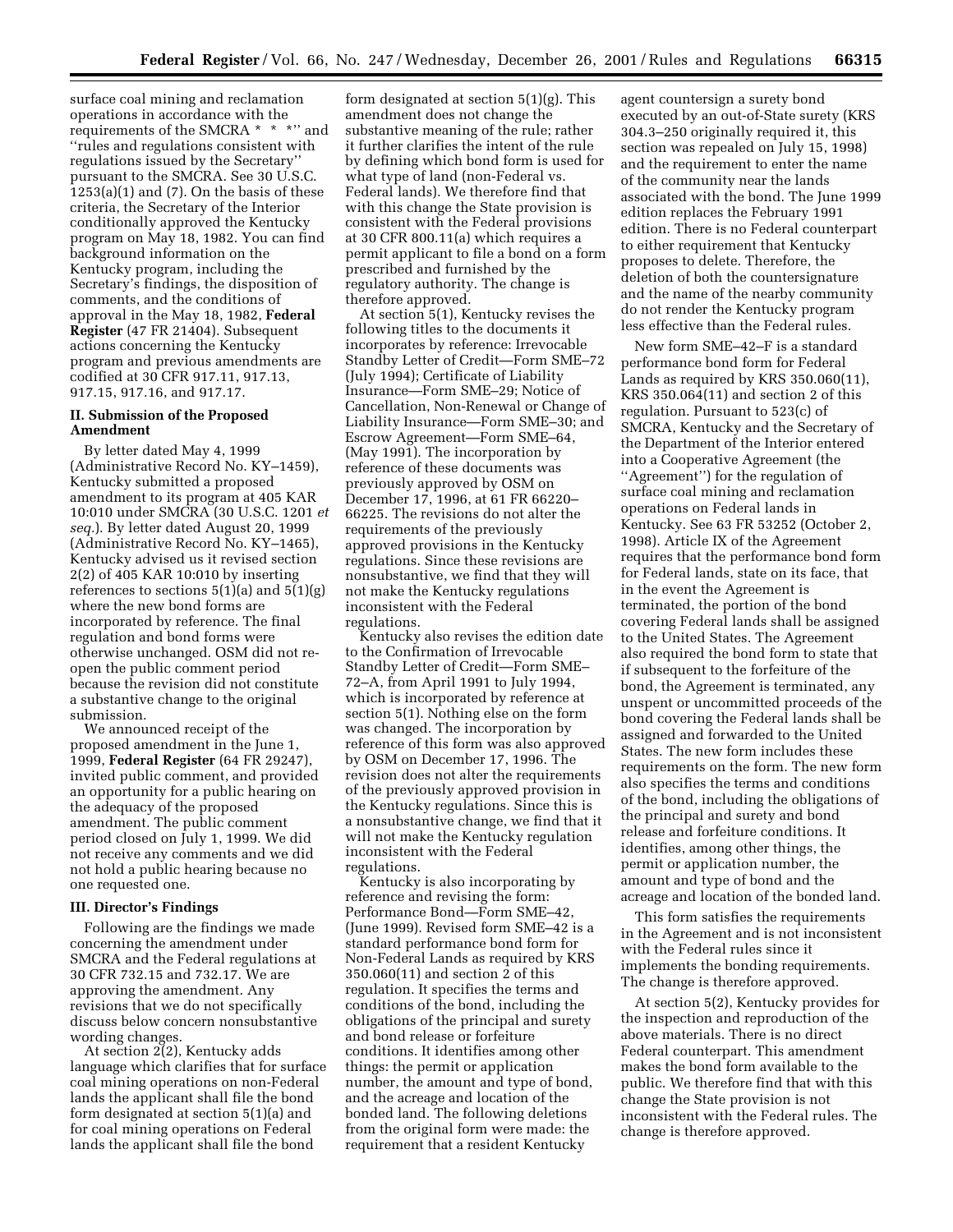# **IV. Summary and Disposition of Comments**

#### *Public Comments*

We solicited public comments on the amendment. No comments were submitted.

## *Federal Agency Comments*

On March 1, 2000, we asked for comments from various Federal agencies who may have an interest in the Kentucky amendment (Administrative Record No. KY–1492) according to 30 CFR 732.17(h)(11)(i) and section 503(b) of SMCRA. No one responded.

# *Environmental Protection Agency (EPA) Concurrence and Comments*

Under 30 CFR 732.17(h)(11)(i) and (ii), we are required to get a written agreement from EPA for those provisions of the program amendment that relate to air or water quality standards issued under the authority of the Clean Water Act (33 U.S.C. 1251 *et seq.*) or the Clean Air Act (42 U.S.C. 7401 *et seq.*). Since none of the proposed amendment provisions relate to air or water quality, we did not ask EPA to agree on the amendment. We did ask EPA to comment but they did not respond.

#### **V. Director's Decision**

Based on the above findings, we approve the proposed amendment submitted by Kentucky on May 4, 1999, and revised on August 20, 1999.

To implement this decision, we are amending the Federal regulations at 30 CFR Part 917, codifying decisions concerning the Kentucky program. We find that good cause exists under 5 U.S.C. 553(d)(3) of SMCRA to make this final rule effective immediately. Section 503(a) of SMCRA requires that the State's program demonstrates that the State has the capability of carrying out the provisions of SMCRA and meeting its purposes. Making this regulation effective immediately will expedite that process. SMCRA requires consistency of State and Federal standards.

## *Effect of the Director's Decision*

Section 503 of SMCRA provides that a State may not exercise jurisdiction under SMCRA unless the State program is approved by the Secretary. Similarly, 30 CFR 732.17(a) requires that any alteration of an approved State program be submitted to OSM for review as a program amendment. Thus, any changes to the State program are not enforceable until approved by OSM. The Federal regulations at 30 CFR 732.17(g) prohibit any unilateral changes to approved State programs. In the oversight of the Kentucky program, we will recognize only the statutes, regulations, and other materials we have approved, together with any consistent implementing policies, directives, and other materials. We will require that Kentucky enforce only such provisions.

# **VI. Procedural Determinations**

# *Executive Order 12630—Takings*

This rule does not have takings implications. This determination is based on the analysis performed for the counterpart Federal regulation.

# *Executive Order 12866—Regulatory Planning and Review*

This rule is exempted from review by the Office of Management and Budget (OMB) under Executive Order 12866.

# *Executive Order 12988—Civil Justice Reform*

The Department of the Interior has conducted the reviews required by section 3 of Executive Order 12988 and has determined that, to the extent allowed by law, this rule meets the applicable standards of subsections (a) and (b) of that section. However, these standards are not applicable to the actual language of State regulatory programs and program amendments since each such program is drafted and promulgated by a specific State, not by OSM. Under sections 503 and 505 of SMCRA (30 U.S.C. 1253 and 1255) and 30 CFR 730.11, 732.15, and 732.17(h)(10), decisions on proposed State regulatory programs and program amendments submitted by the States must be based solely on a determination of whether the submittal is consistent with SMCRA and its implementing Federal regulations and whether the other requirements of 30 CFR parts 730, 731, and 732 have been met.

## *Executive Order 13132—Federalism*

This rule does not have Federalism implications. SMCRA delineates the roles of the Federal and State governments with regard to the regulation of surface coal mining and reclamation operations. One of the purposes of SMCRA is to ''establish a nationwide program to protect society and the environment from the adverse effects of surface coal mining operations.'' Section 503(a)(1) of SMCRA requires that State laws regulating surface coal mining and reclamation operations be ''in accordance with'' the requirements of SMCRA, and section 503(a)(7) requires that State programs contain rules and regulations ''consistent with''

regulations issued by the Secretary pursuant to SMCRA.

# *Executive Order 13211—Regulations That Significantly Affect The Supply, Distribution, or Use of Energy*

On May 18, 2001, the President issued Executive Order 13211 which requires agencies to prepare a Statement of Energy Effects for a rule that is (1) considered significant under Executive Order 12866, and (2) likely to have a significant adverse effect on the supply, distribution, or use of energy. Because this rule is exempt from review under Executive Order 12866 and is not expected to have a significant adverse effect on the supply, distribution, or use of energy, a Statement of Energy Effects is not required.

## *National Environmental Policy Act*

This rule does not require an environmental impact statement because section 702(d) of SMCRA (30 U.S.C. 1292(d)) provides that agency decisions on proposed State regulatory program provisions do not constitute major Federal actions within the meaning of section 102(2)(C) of the National Environmental Policy Act (42 U.S.C. 4332(2)(C)).

## *Paperwork Reduction Act*

This rule does not contain information collection requirements that require approval by OMB under the Paperwork Reduction Act (44 U.S.C. 3507 *et seq.*).

#### *Regulatory Flexibility Act*

The Department of the Interior certifies that this rule will not have a significant economic impact on a substantial number of small entities under the Regulatory Flexibility Act (5 U.S.C. 601 *et seq.*). The State submittal, which is the subject of this rule, is based upon counterpart Federal regulations for which an economic analysis was prepared and certification made that such regulations would not have a significant economic effect upon a substantial number of small entities. In making the determination as to whether this rule would have a significant economic impact, the Department relied upon the data and assumptions for the counterpart Federal regulations.

# *Small Business Regulatory Enforcement Fairness Act*

This rule is not a major rule under 5 U.S.C. 804(2), the Small Business Regulatory Enforcement Fairness Act. This rule: (a) Does not have an annual effect on the economy of \$100 million. (b) Will not cause a major increase in costs or prices for consumers,